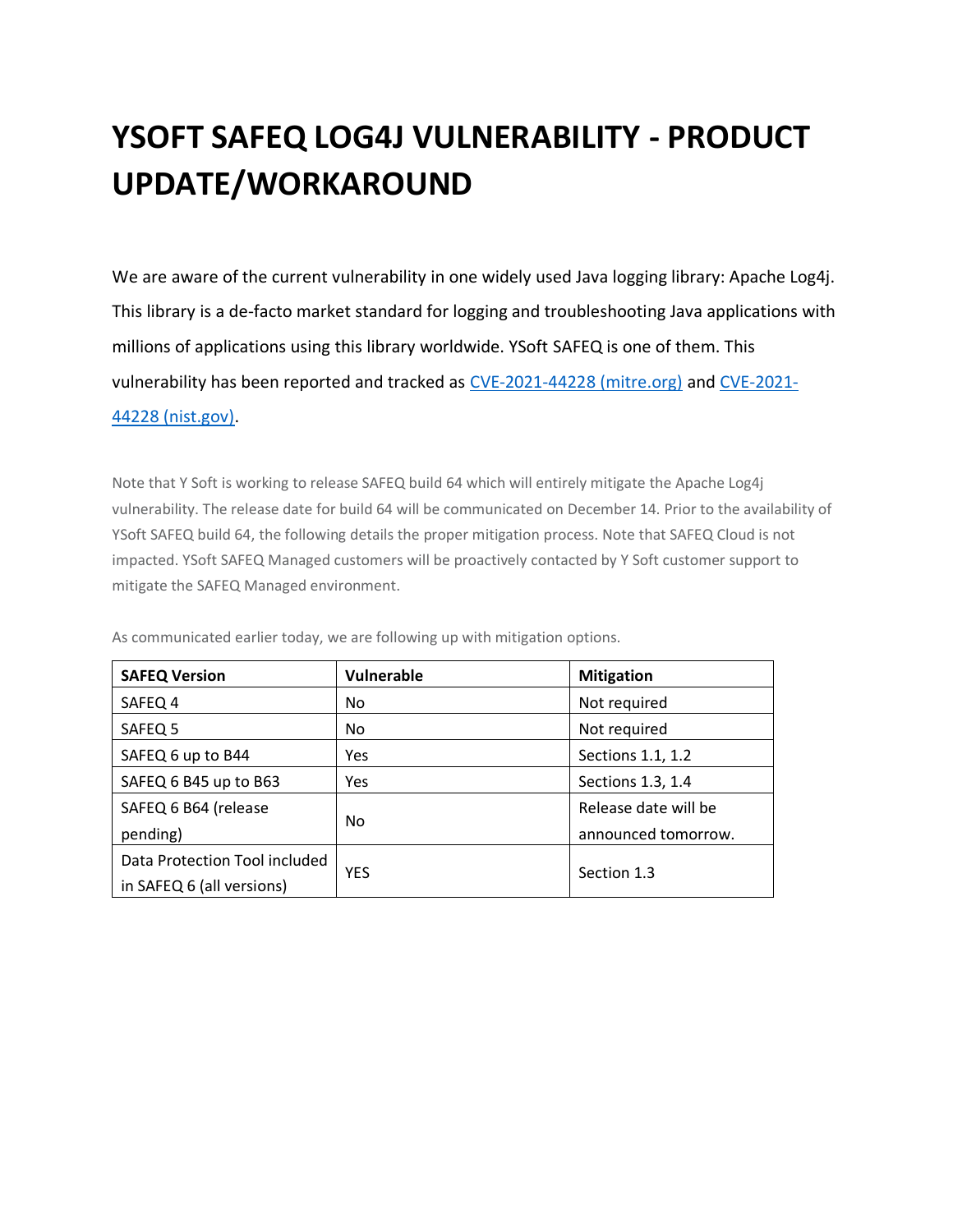# **1. HOW TO MITIGATE THE VULNERABILITY**

This section describes the steps required to mitigate this vulnerability until a permanent fix is released in SAFEQ 6 B64.

# **1.1. TURN OFF LOGGING FOR ALL SAFEQ COMPONENTS**

If your SAFEQ 6 is build 44 or older, as a security precaution, we recommend temporarily disabling all logging that is done via the vulnerable log4j library. This is a strictly temporary measure and as soon as we release the library patch script (to be released on December 14, 2021), this will no longer be necessary. This requires the reconfiguration of several SAFEQ components, which is done in the following configuration files (assuming C:\SafeQ6 is your installation root):

- C:\SafeQ6\Management\conf\log4j2.xml
- C:\SafeQ6\Management\conf\log4j2-cmldbs.xml
- C:\SafeQ6\Management\conf\replicator\log4j2.xml
- C:\SafeQ6\Management\utilities\data-protection-cli\conf\log4j2.xml
- C:\SafeQ6\Management\validator\conf\log4j2.xml
- C:\SafeQ6\SPOC\conf\log4j2.xml
- C:\SafeQ6\SPOC\conf\log4j2-ors\_fresh\_start.xml
- C:\SafeQ6\SPOC\distServer\config\log4j2.xml

To disable logging via log4j, we essentially need to disable the Root logger in each of the configuration files. This is done by setting the Root logger level to "off", as in:

<Root level="off">

<AppenderRef ref="management\_log\_app"/>

#### </Root>

for each SAFEQ component/service. The configuration files are plain text files, and you can use your favorite text editor or the Notepad app included in Windows and Windows Server installs. The individual configuration files are shown in the following table.

Each service requires a restart once the corresponding configuration files are updated in the log4j configuration files for each component. Logging can be completely turned off by setting the root logger level to off.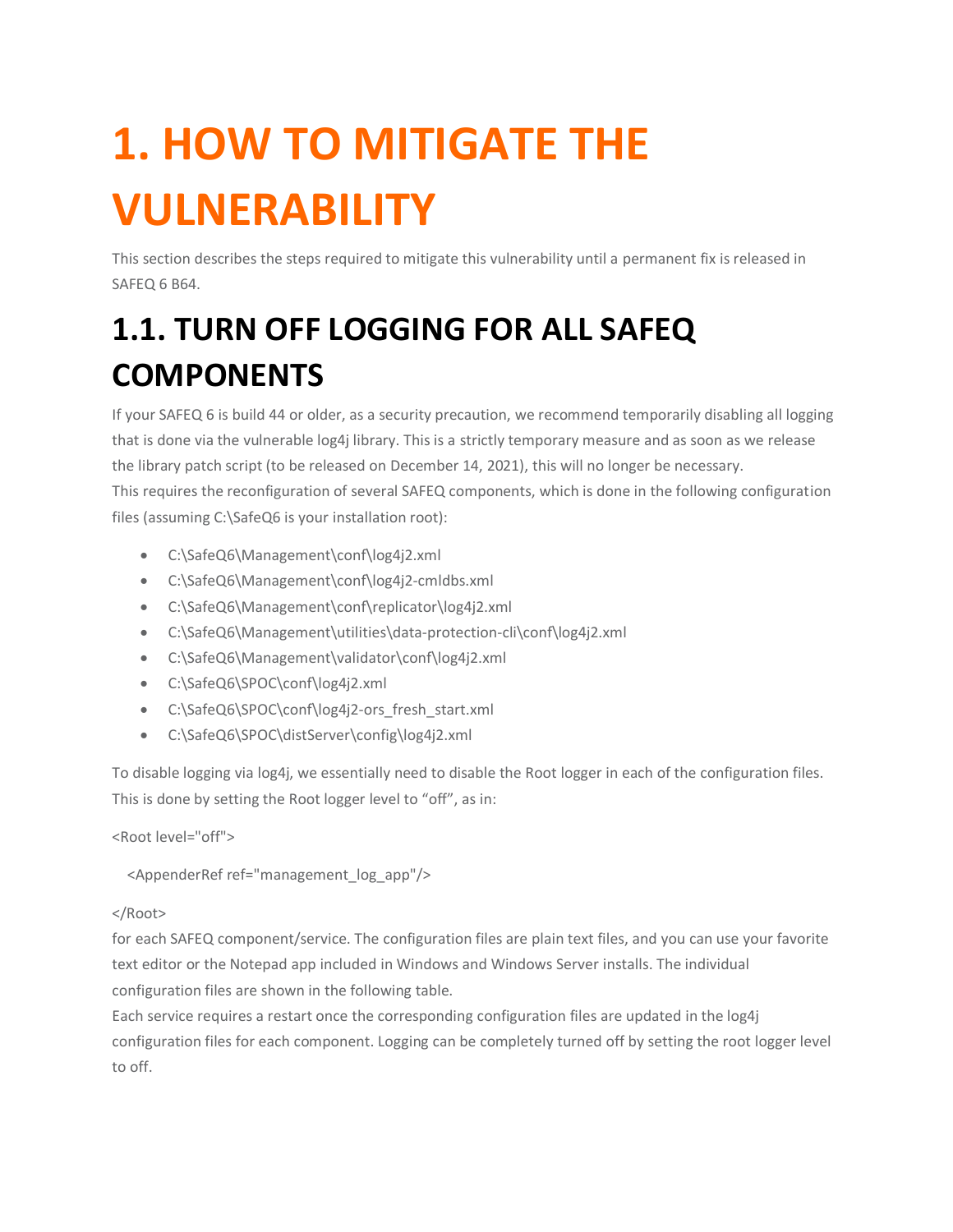| <b>Windows</b><br><b>Service Name</b>                        | <b>Configuration File</b>                                                  | <b>How the File Should Look</b><br><b>After the Edit</b>                                                                                                                                                                 | <b>Notes</b>                                                                                  |
|--------------------------------------------------------------|----------------------------------------------------------------------------|--------------------------------------------------------------------------------------------------------------------------------------------------------------------------------------------------------------------------|-----------------------------------------------------------------------------------------------|
| YSoft SAFEQ<br>Management<br>Service                         | C:\SafeQ6\Management\conf\l<br>og4j2.xml                                   | <root level="off"><br/><appenderref<br>ref="management_log_app"/<br/>&gt;<br/></appenderref<br></root>                                                                                                                   |                                                                                               |
| YSoft SAFEQ<br>Management<br>Service                         | C:\SafeQ6\Management\conf\l<br>og4j2-cmldbs.xml                            | <root level="off"><br/><appenderref<br>ref="log_app"/&gt;<br/></appenderref<br></root>                                                                                                                                   |                                                                                               |
| YSoft SAFEQ<br>Management<br>Service                         | C:\SafeQ6\Management\valida<br>tor\conf\log4j2.xml                         | <root level="off"><br/><appenderref<br>ref="file_app"/&gt;<br/></appenderref<br></root>                                                                                                                                  | Database<br>Validation is not<br>a standalone<br>service.                                     |
| YSoft SAFEQ<br><b>LDAP</b><br>Replicator                     | C:\SafeQ6\Management\conf\r<br>eplicator\log4j2.xml                        | <root level="off"><br/><appenderref<br>ref="Idap_replicator_log_app<br/>"/&gt;<br/></appenderref<br></root>                                                                                                              |                                                                                               |
| Data<br>Protection<br>Utility                                | C:\SafeQ6\Management\utilitie<br>s\data-protection-<br>cli\conf\log4j2.xml | <root level="off"><br/><appenderref<br>ref="file_app"/&gt;<br/></appenderref<br></root>                                                                                                                                  | Data Protection<br>Utility is not a<br>service and does<br>not require a<br>restart.          |
| YSoft SAFEQ<br>Spooler<br>Controller                         | C:\SafeQ6\SPOC\conf\log4j2.x<br>ml                                         | <root level="off"><br/><appenderref<br>ref="log_app"/&gt;<br/></appenderref<br></root>                                                                                                                                   |                                                                                               |
| YSoft SAFEQ<br>Spooler<br>Controller                         | C:\SafeQ6\SPOC\conf\log4j2-<br>ors_fresh_start.xml                         | <root level="off"><br/><appenderref<br>ref="console app"/&gt;<br/></appenderref<br></root>                                                                                                                               |                                                                                               |
| YSoft SafeQ<br>Spooler<br>Controller<br><b>Group Service</b> | C:\SafeQ6\SPOC\distServer\con<br>fig\log4j2.xml                            | <root level="off"><br/><!--AppenderRef<br>ref="console_app"/--><br/><appenderref< td=""><td>This service does<br/>not require a<br/>manual restart as<br/>it is started from<br/>Y Soft SAFEQ</td></appenderref<></root> | This service does<br>not require a<br>manual restart as<br>it is started from<br>Y Soft SAFEQ |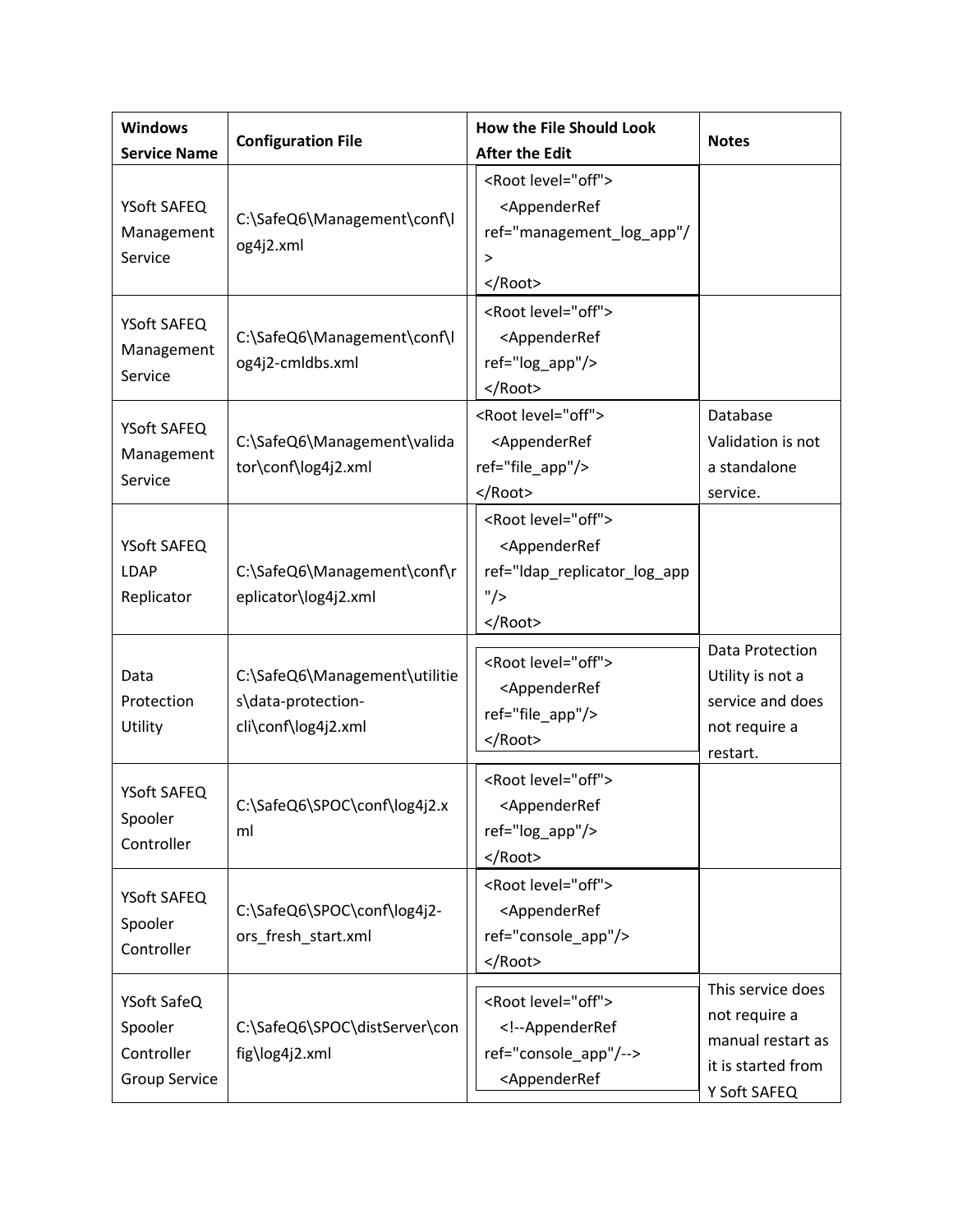|             |                     | ref="log_app"/>                                                                                                     | Spooler            |
|-------------|---------------------|---------------------------------------------------------------------------------------------------------------------|--------------------|
|             |                     | $<$ /Root>                                                                                                          | Controller. Please |
|             |                     |                                                                                                                     | restart those      |
|             |                     |                                                                                                                     | services instead.  |
|             |                     | <root level="off"></root>                                                                                           |                    |
| YSoft SAFEQ |                     | AppenderRef</td><td></td></tr><tr><td>Job Service</td><td>C:\SafeQ6\JobService\distServe</td><td>ref="console_app"/ |                    |
| Distributed | r\config\log4j2.xml | <appenderref< td=""><td></td></appenderref<>                                                                        |                    |
| Layer       |                     | ref="log_app"/>                                                                                                     |                    |
|             |                     |                                                                                                                     |                    |

# **1.2. TURN OFF LOGGING AUTOMATICALLY USING POWERSHELL**

If you do not want to edit files manually and you are able to use PowerShell, such as the version bundled with Microsoft Windows Server, you can use the following short script. Do not forget to replace "C:\SafeQ6" with your installation root folder.

```
$configFiles = (Get-ChildItem -Path "C:\SafeQ6" -Include "log4j*.xml" -Recurse).FullName
foreach ($file in $configFiles)
{
   $date = (Get-Date -UFormat %s)
   $backupFile = "${file}.${date}.bak"
   Write-Host "Patching file: ${file}, creating backup ${backupFile}"
   Copy-Item -Path $file -Destination $backupFile
   (Get-Content $file) | Foreach-Object { $_ -replace '<Root 
level="(info|debug|fatal|error|all|warn|trace)">', '<Root level="off">' } | Set-Content $file
}
```
### **1.3. TURN OFF LOGGING FOR THE DATA PROTECTION TOOL ONLY**

If your installation does not require the disabling of all logging and you only need to disable logs for the Data Protection Tool, you need to update the following configuration file.

| <b>Data Protection Utility</b> | C:\SafeQ6\Manageme | <root level="off"></root>                                        | <b>Data Protection Utility</b> |
|--------------------------------|--------------------|------------------------------------------------------------------|--------------------------------|
|                                | nt\utilities\data- | <appenderref< td=""><td>is not a service and</td></appenderref<> | is not a service and           |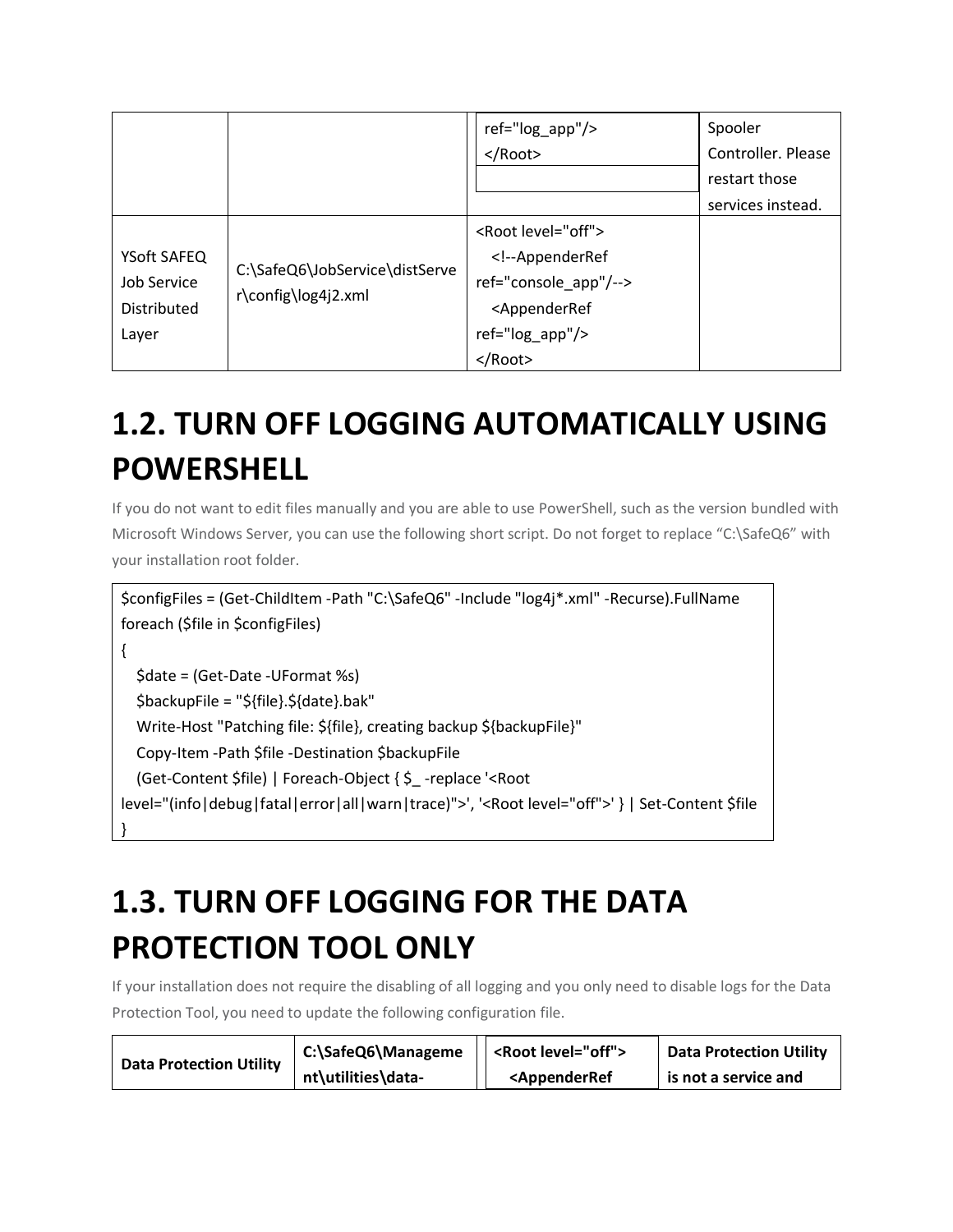| protection-         | ref="file_app"/> | does not require a |
|---------------------|------------------|--------------------|
| cli\conf\log4j2.xml | $<$ /Root>       | restart.           |

### **1.4. DISABLE THE VULNERABLE LOOKUPS IN LOG4J**

Starting with SAFEQ 6 B45, the vulnerability can be mitigated with the reconfiguration of the log4j logging library. Instead of disabling the logs, service configurations are updated to disable the vulnerable functionality in the log4j library.

| <b>Windows Service Name</b>    | How to Change the log4j Configuration           |  |
|--------------------------------|-------------------------------------------------|--|
|                                | Open Windows Command Line (cmd.exe,<br>1.       |  |
|                                | Terminal, PowerShell).                          |  |
|                                | Navigate to SafeQ 6 Management Service<br>2.    |  |
|                                | installation root (e.g.,                        |  |
|                                | C:\SafeQ6\Management).                          |  |
|                                | Go to tomcat\bin sub directory<br>3.            |  |
|                                | (C:\SafeQ6\Management\tomcat\bin).              |  |
|                                | Run the following command from the<br>4.        |  |
|                                | command line: tomcat9.exe                       |  |
| Management                     | //US//YSoftSQ-Management                        |  |
|                                | ++JvmOptions=-                                  |  |
|                                | Dlog4j2.formatMsgNoLookups=true                 |  |
|                                | 5.<br>Restart the YSoftSQ-Management (YSoft     |  |
|                                | SafeQ Management Service) service.              |  |
|                                | You can accomplish the entire producedure with  |  |
|                                | the following commands:                         |  |
|                                | C:\SafeQ6\Management\tomcat\bin\tomcat9.e       |  |
|                                | xe //US//YSoftSQ-Management ++JvmOptions=-      |  |
|                                | Dlog4j2.formatMsgNoLookups=true                 |  |
|                                | C:\SafeQ6\Management\tomcat\bin\tomcat9.e       |  |
|                                | xe //SS//YSoftSQ-Management                     |  |
|                                | C:\SafeQ6\Management\tomcat\bin\tomcat9.e       |  |
|                                | xe //RS//YSoftSQ-Management                     |  |
|                                | Navigate to SPOC installation root (e.g.,<br>6. |  |
| YSoft SAFEQ Spooler Controller | C:\SafeQ6\SPOC)                                 |  |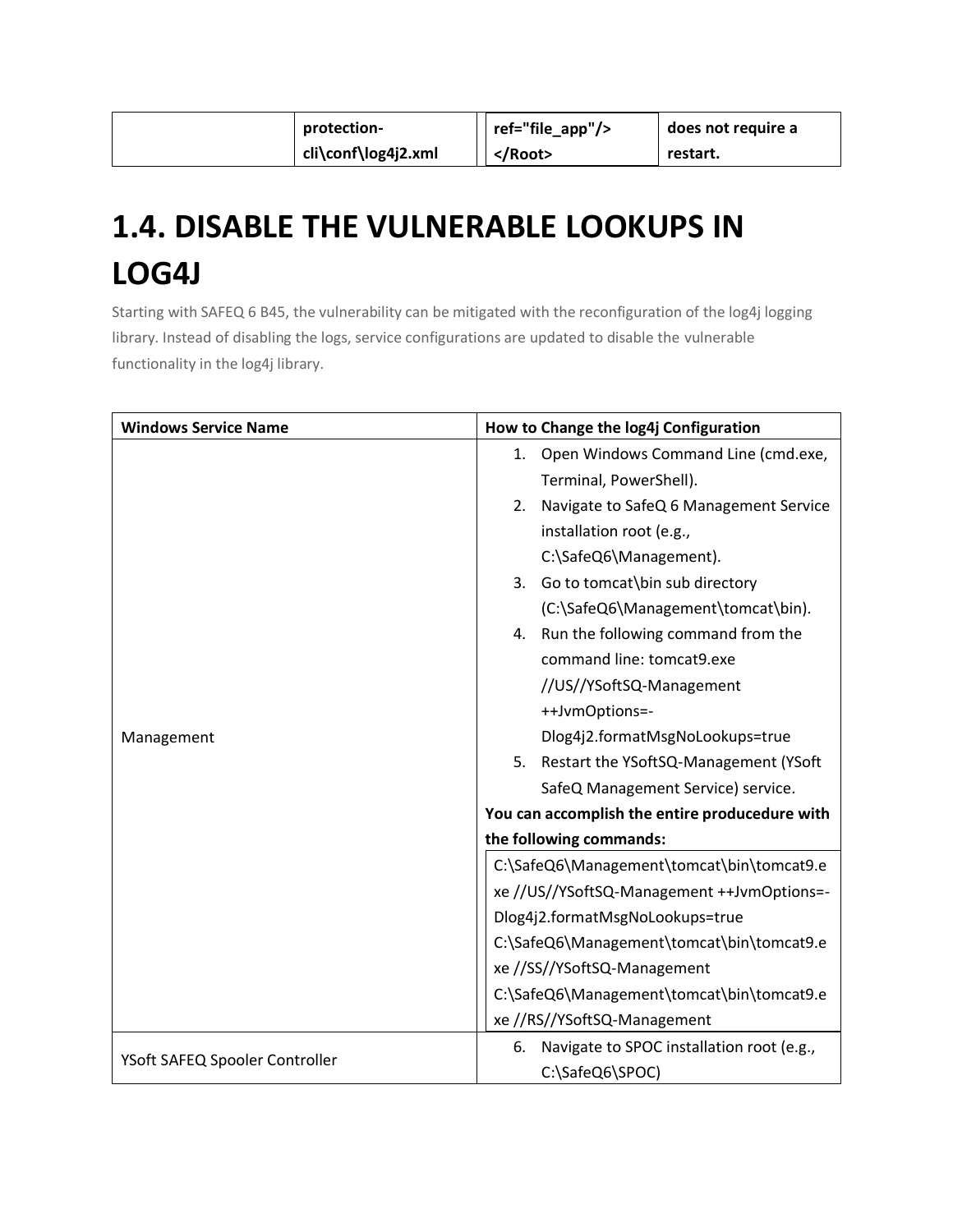|                                              | 7. Go to the bin subdirectory and edit the        |
|----------------------------------------------|---------------------------------------------------|
|                                              | wrapper.conf file (e.g.,                          |
|                                              | C:\SafeQ6\SPOC\bin\wrapper.conf).                 |
|                                              | Add the following line<br>8.                      |
|                                              | wrapper.java.additional.21 = -                    |
|                                              | Dlog4j2.formatMsgNoLookups=true                   |
|                                              | The configuration file contains several lines     |
|                                              | starting with the wrapper.java.additional prefix, |
|                                              | each with a unique, increasing number after the   |
|                                              | dot. Please replace the number 21 above with      |
|                                              | the next number following the last number used    |
|                                              | in your configuration.                            |
|                                              | If your last entry is wrapper.java.additional.7,  |
|                                              | your new entry will say                           |
|                                              | wrapper.java.additional.8.                        |
|                                              | 9. Restart the YSoftSQ-SPOC (YSoft SAFEQ          |
|                                              | Spooler Controller) service.                      |
|                                              | 10. Open Windows Command Line (cmd.exe,           |
|                                              | Terminal, PowerShell).                            |
|                                              | 11. Navigate to the SPOC installation root        |
|                                              | (C:\SafeQ6\SPOC).                                 |
|                                              | 12. Go to the distServer\bin subdirectory         |
|                                              | (e.g., C:\SafeQ6\SPOC\distServer\bin).            |
|                                              | 13. Run prunsrv.exe //US//YSoftSQ-SPOCGS          |
|                                              | ++JvmOptions=-                                    |
|                                              | Dlog4j2.formatMsgNoLookups=true                   |
|                                              | 14. Restart the YSoftSQ-SPOCGS (YSoft             |
| YSoft SAFEQ Spooler Controller Group Service | SAFEQ Spooler Controller Group Service).          |
|                                              | You can accomplish the entire procedure with      |
|                                              | the following commands:                           |
|                                              | C:\SafeQ6\SPOC\distServer\bin\prunsrv.exe         |
|                                              | //US//YSoftSQ-SPOCGS ++JvmOptions=-               |
|                                              | Dlog4j2.formatMsgNoLookups=true                   |
|                                              | C:\SafeQ6\SPOC\distServer\bin\prunsrv.exe         |
|                                              | //SS//YSoftSQ-SPOCGS                              |
|                                              | C:\SafeQ6\SPOC\distServer\bin\prunsrv.exe         |
|                                              | //RS//YSoftSQ-SPOCGS                              |
|                                              | 15. Open Windows Command Line (cmd.exe,           |
| YSoft SAFEQ LDAP Replicator                  | Terminal, PowerShell).                            |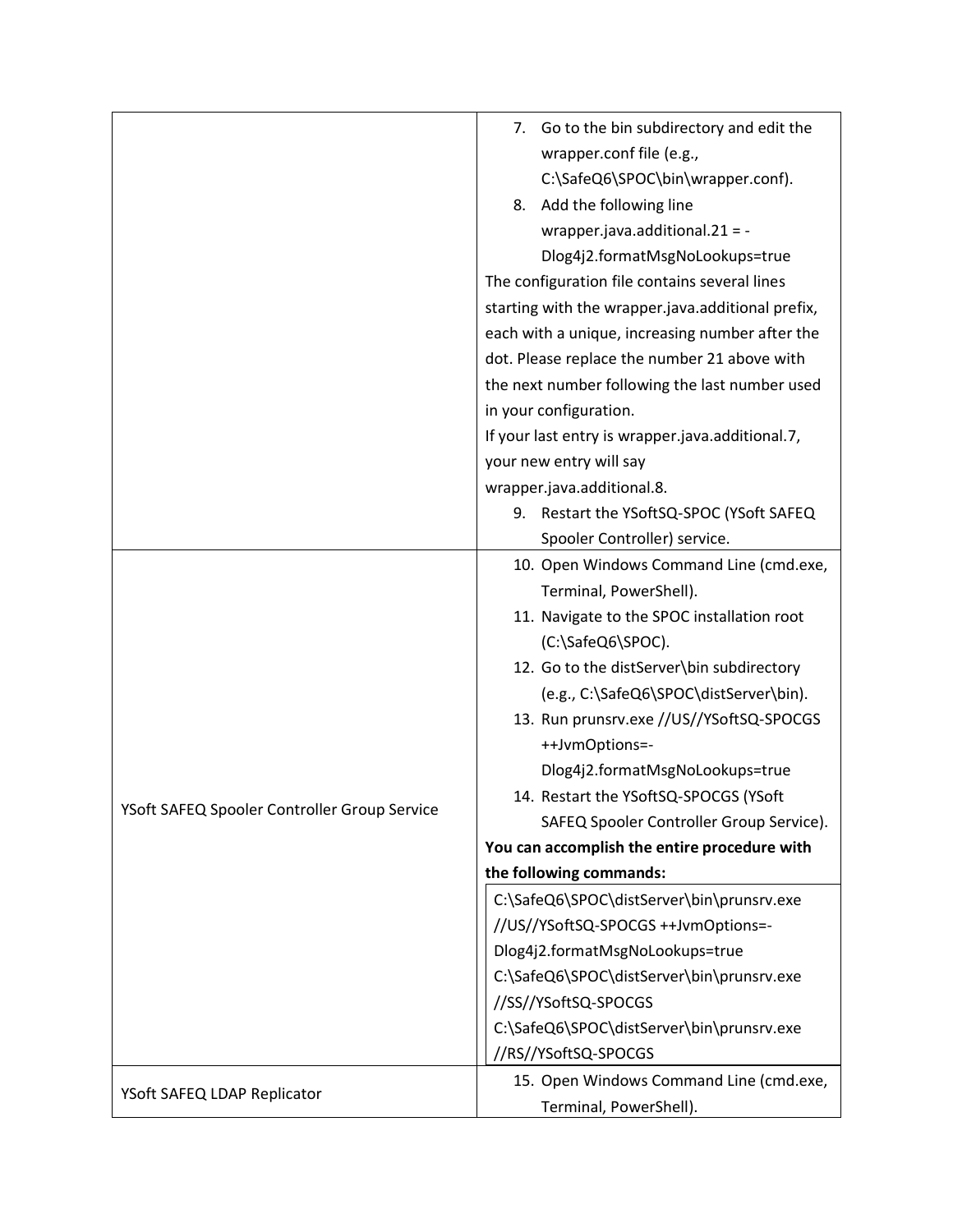|                                           | 16. Navigate to the SAFEQ 6 Management       |
|-------------------------------------------|----------------------------------------------|
|                                           | installation root                            |
|                                           | (C:\SafeQ6\Management).                      |
|                                           | 17. Go to the Idapreplicator subdirectory    |
|                                           | (C:\SafeQ6\Management\Idapreplicator).       |
|                                           | 18. Run Idap-replicator-wrapper.exe          |
|                                           | //US//YSoftSQ-LDAP ++JvmOptions=-            |
|                                           | Dlog4j2.formatMsgNoLookups=true              |
|                                           | 19. Restart the YsoftSQ-LDAP (YSoft SafeQ    |
|                                           | LDAP Replicator) service.                    |
|                                           | You can accomplish the entire procedure with |
|                                           | the following commands:                      |
|                                           | C:\SafeQ6\Management\Idapreplicator\Idap-    |
|                                           | replicator-wrapper.exe //US//YsoftSQ-LDAP    |
|                                           | ++JvmOptions=-                               |
|                                           | Dlog4j2.formatMsgNoLookups=true              |
|                                           | C:\SafeQ6\Management\Idapreplicator\Idap-    |
|                                           | replicator-wrapper.exe //SS//YsoftSQ-LDAP    |
|                                           | C:\SafeQ6\Management\Idapreplicator\Idap-    |
|                                           | replicator-wrapper.exe //RS//YsoftSQ-LDAP    |
|                                           | 20. Open Windows Command Line (cmd.exe,      |
|                                           | Terminal, PowerShell).                       |
|                                           | 21. Navigate to the SAFEQ 6 Job Service      |
|                                           | installation root (C:\SafeQ6\JobService).    |
|                                           | 22. Go to the procrun subdirectory           |
|                                           | (C:\SafeQ6\JobService\procrun).              |
|                                           | 23. Run prunsrv.exe //US//YSoftSQ-JSDL       |
|                                           | ++JvmOptions=-                               |
| YSoft SafeQ Job Service Distributed Layer | Dlog4j2.formatMsgNoLookups=true              |
|                                           | 24. Restart the YSoftSQ-JSDL (YSoft SAFEQ    |
|                                           | Job Service Distributed Layer) service.      |
|                                           | You can accomplish the entire procedure with |
|                                           | the following commands:                      |
|                                           | C:\SafeQ6\JobService\procrun\prunsrv.exe     |
|                                           | //US//YSoftSQ-JSDL ++JvmOptions=-            |
|                                           | Dlog4j2.formatMsgNoLookups=true              |
|                                           | C:\SafeQ6\JobService\procrun\prunsrv.exe     |
|                                           | //SS//YSoftSQ-JSDL                           |